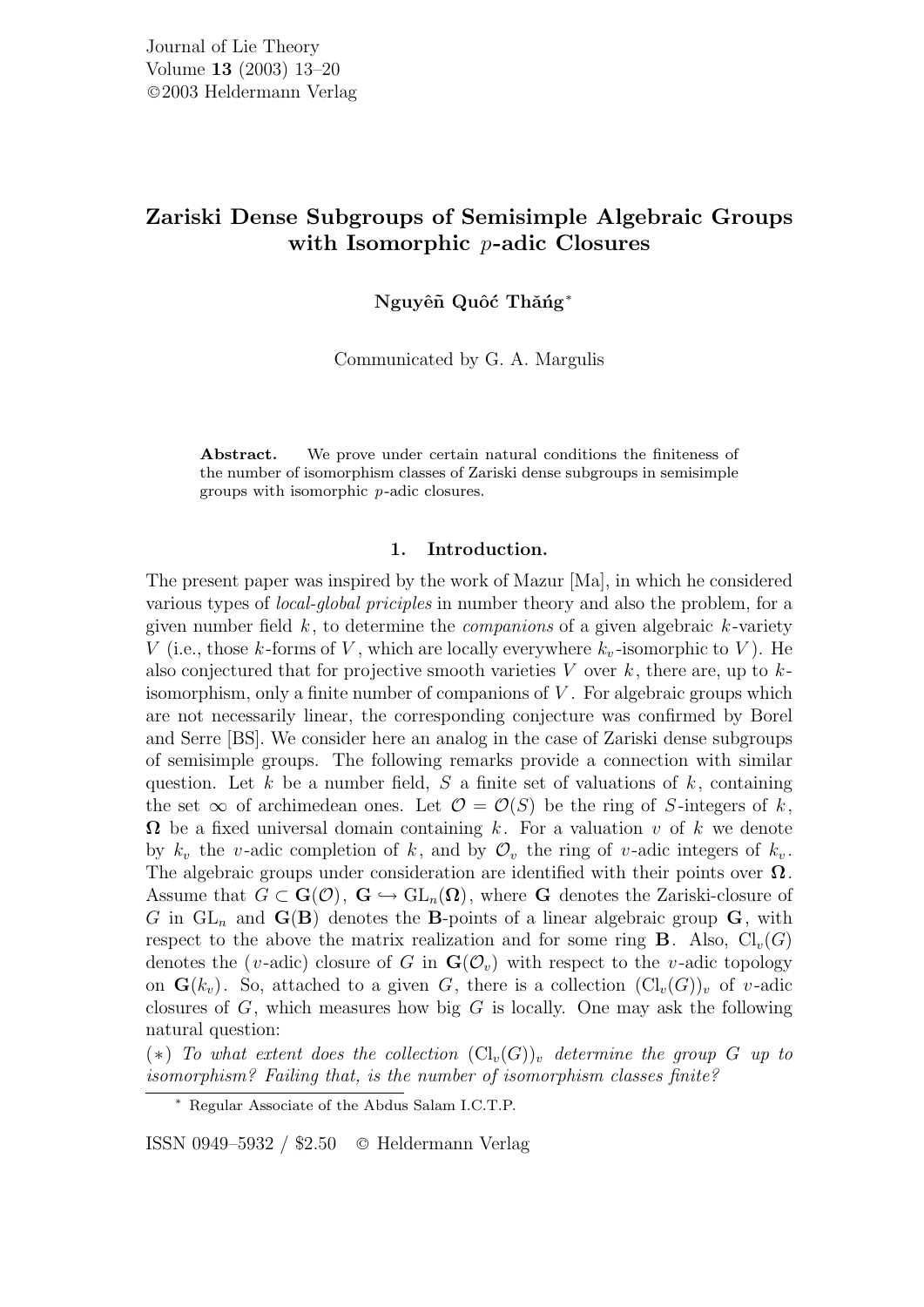# 14 NGUYÊÑ

We are most interested in the finiteness aspect of above question, i.e., given topological isomorphisms  $\text{Cl}_v(G) \simeq \text{Cl}_v(G_i)$  for all v, where i runs over a set of indices I, we ask whether the set of isomorphism classes of  $\{G_i\}_{i\in I}$  is finite.

These questions are closely related also to the congruence subgroup problem and strong approximation in simply connected algebraic groups in its wide sense.

It is our objective to establish the finiteness of the number of isomorphism classes in the case of Zariski-dense subgroups of almost simple simply connected groups, which are big in certain sense.

In general, this is a difficult question and we will show the finiteness to hold under certain restrictions. The first restriction is to require the groups  $G_i$  to be "big" in the following sense. For simplicity we restrict ourselves to the case  $k = Q$ . Let  $G_i$  be a Zariski dense subgroup of a simply connected absolutely almost simple Q-group  $\mathbf{G}_i \hookrightarrow \mathrm{GL}_{n_i}$ , such that  $G_i \subset \mathbf{G}_i(\mathbf{Z})$ , for each i in certain set of indices I, and  $G_i \not\simeq G_j$  if  $i \neq j$ . Assume that each  $G_i$  satisfies the condition

$$
\bigcap_{p} (\mathbf{G}_i(\mathbf{Q}) \cap \mathrm{Cl}_p(G_i))) = G_i.
$$
\n(B)

This condition means that the groups  $G_i$  are "big" so that one can recover the group  $G_i$  from local closures. As it follows from Nori's Theorem [No], these groups are arithmetic subgroups in  $\mathbf{G}_i(\mathbf{Z})$ . A Zariski dense subgroup  $G_i \subset \mathbf{G}_i$  satisfying this condition (B) such that all closures  $Cl_n(G_i)$  are open and compact subgroups of  $\mathbf{G}_i(\mathbf{Q}_p)$  will be called big.

#### 2. The Theorem.

Our main result can be stated as follows.

**Theorem 2.1.** Let  $G_i$  be Zariski-dense subgroups in simply connected absolutely almost simple Q-groups  $G_i$  ( $i \in I$ ), such that  $G_i \subset G_i(\mathbf{Z})$ , and that all  $G_i$ are big in  $G_i$ ; assume further that they are mutually non-isomorphic, while their p-adic closures are topologically isomorphic for all primes p. Then the set  ${G_i}_{i\in I}$ is the disjoint union of a finite number of isomorphism classes.

The proof of the theorem will be given in several steps.

We fix two groups G, H from the set  $\mathcal{B}(G) := \{G_i\}_{i \in I}$ . The Lie algebra of a Lie (resp. *p*-adic or algebraic) group **G** will be denoted by  $L(G)$ . We fix once for all a matrix realization of G into  $GL_n(\Omega)$ . The adjoint group of G will be denoted by  $Ad(G)$ .

**Lemma 2.2.** The set  $\mathcal{B}(G)$  is a disjoint union of finitely many classes of groups  $G_i$  with  $\mathbf Q$ -isomorphic Zariski closures.

**Proof.** By our assumption, each p-adic closure  $\text{Cl}_p(G_i)$  is an open and compact subgroup of  $\mathbf{G}_i(\mathbf{Q}_p)$  and they are isomorphic to each other as topological groups. Denote by  $f_p : Cl_p(G) \simeq Cl_p(H)$  the given topological isomorphism, where G and H are two fixed groups from  ${G_i}_{i \in I}$ . By [Pi], Corollary 0.3,  $f_p$  can be extended uniquely to a  $\mathbf{Q}_p$ -isomorphism  $\bar{f}_p : \mathbf{G} \simeq \mathbf{H}$ , so G and H are Q-linear algebraic groups which are  $\mathbf{Q}_p$ -isomorphic for all p. By Borel - Serre [BS], Théorème 7.1, it follows that such groups lie in finitely many Q-isomorphic classes.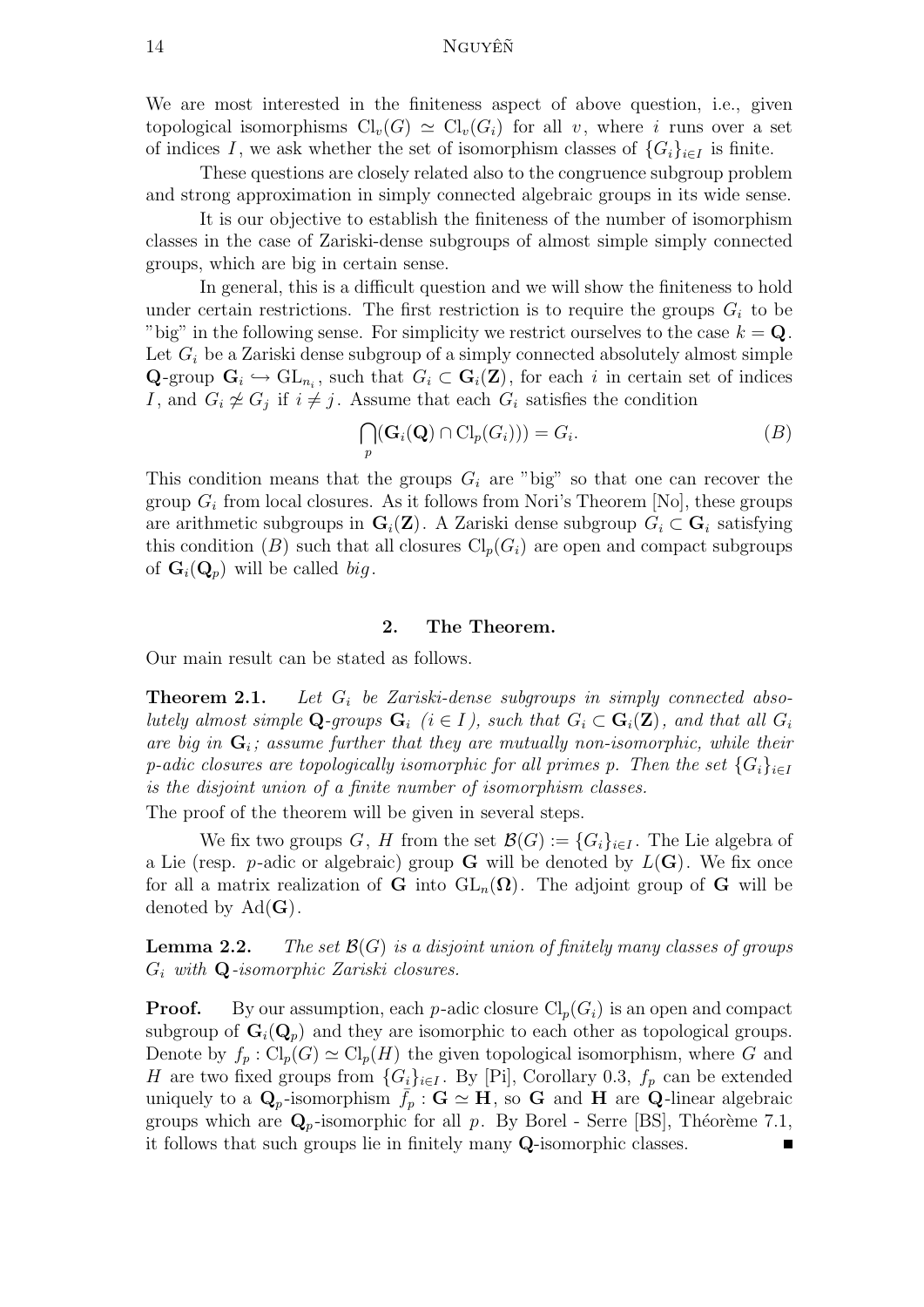From now on we assume that all groups  $G_i$  have  $\mathbf{Q}$ -isomorphic Zariski closures. The following lemma shows the adele nature of the family  $(f_p)$ .

Lemma 2.3. With the notation as in the proof of Lemma 2.2, for almost all p,  $\bar{f}_p$  is a  $\mathbf{Z}_p$ -polynomial isomorphism with respect to the given matrix realization of the groups  $\mathbf G$  and  $\mathbf H$ .

**Proof.** Recall that we have fixed an embedding  $G \subset GL_n(\mathbf{Q})$ . Since  $f_p$  is an isomorphism of topological groups, it is also an isomorphism of p-adic analytic Lie groups (see e.g. [Se]. Ch. 5. Sec. 9, or [DDMS], Sec. 9.2), thus it maps a open standard subgroup  $S_G$  of  $Cl_n(G)$  onto a open standard subgroup  $S_H$  of  $\text{Cl}_p(H)$  (see [DDMS], Sec. 8. 4, [Se], Ch. 4, Sec. 8 for more details). From the definition of Lie algebras of standard groups ([Se], Ch. 5, Sec. 1, [DDMS], Sec. 4.5) and the construction of standard subgroups it follows that  $L(S_G) \simeq L(S_H)$ as  $\mathbf{Z}_p$ -Lie algebras, i.e., as Lie algebras with structural constants belonging to  $\mathbf{Z}_p$ ([Se], Ch. 5, Sec. 1) so that  $df_p$  must be a  $\mathbb{Z}_p$ -linear map with respect to the given matrix realization (which is always fixed). Since  $S_G$  is an open uniform subgroup of  $\text{Cl}_p(G)$ , its Lie algebra  $L(S_G)$  is a  $\mathbb{Z}_p$ -lattice of  $L(\text{Cl}_p(G))$  and in particular,  $L(Cl_p(G)) = L(S_G) \otimes_{\mathbf{Z}_p} \mathbf{Q}_p$  by definition ([DDMS], Sec. 9.5). The same is true for H instead of G. Therefore  $df_p : L(\text{Cl}_p(G)) \simeq L(\text{Cl}_p(H))$  is defined over  $\mathbf{Z}_p$ , thus the same is true for isomorphism  $L(\mathbf{G}) \simeq L(\mathbf{H})$ , and so also for  $d_p: \mathrm{Aut}(L(\mathbf{G})) \simeq \mathrm{Aut}(L(\mathbf{H}))$ . Since the map  $d_p$  is given by  $d_p(\phi) = df_p \circ \phi \circ df_p^{-1}$ , it follows that  $\overline{f'_r}$  $\overline{p}'_p : \text{Ad}(\mathbf{G}) \to \text{Ad}(\mathbf{H})$  will be a  $\mathbf{Z}_p$ -polynomial isomorphism. Since  $f_p$  extends uniquely to  $\mathbf{Q}_p$ -isomorphism  $\bar{f}_p : \mathbf{G} \to \mathbf{H}$  by [Pi], Corollary 0.3, the following diagram is commutative :



here  $\pi_i$  denotes the corresponding isogeny. It follows that for those p not lying in the set T of primes dividing  $m = Card(Ker(\pi_1)), \bar{f}_p$  is also defined over  $\mathbf{Z}_p$ . Therefore  $\bar{f}_p$  is defined over  $\mathbf{Z}_p$  for all p not belonging to T.

In the sequel we need the following lemma in order to realize  $Aut(G)$  as linear algebraic group over Q.

**Lemma 2.4.** With above notation, let  $f_1, \ldots, f_N$  be **Q**-rational functions over **G** which are linearly independent over **Q**. Then there exist  $x_1, \ldots, x_N \in \mathbf{G}(\mathbf{Q})$ such that  $\det(f_i(x_j))_{1\leq i,j\leq N} \in \mathbf{Q} \setminus \{0\}.$ 

**Proof.** We prove the claim by induction on N. The case  $N = 1$  is trivial. Recall that  $\mathbf{G}(\mathbf{Q})$  is Zariski dense in G. Define  $f(x_1, ..., x_n) := \det(f_i(x_i))_{1 \leq i,j \leq N}$ . Let  $N > 1$  and assume that we have found  $N - 1$  points  $x_1, \ldots, x_{N-1}$  such that  $c = \det(f_i(x_j)_{1 \le i,j \le N-1}) \neq 0$ . Consider the following Q-rational function  $g(z)$  on G defined by  $g(z) := f(x_1, ..., x_{N-1}, z)$ , and expand the determinant  $g(z)$  by the last row. We obtain  $g(z) = a_1 f_1(z) + \cdots + a_{N-1} f_{N-1}(z) + c f_N(z)$ . If for all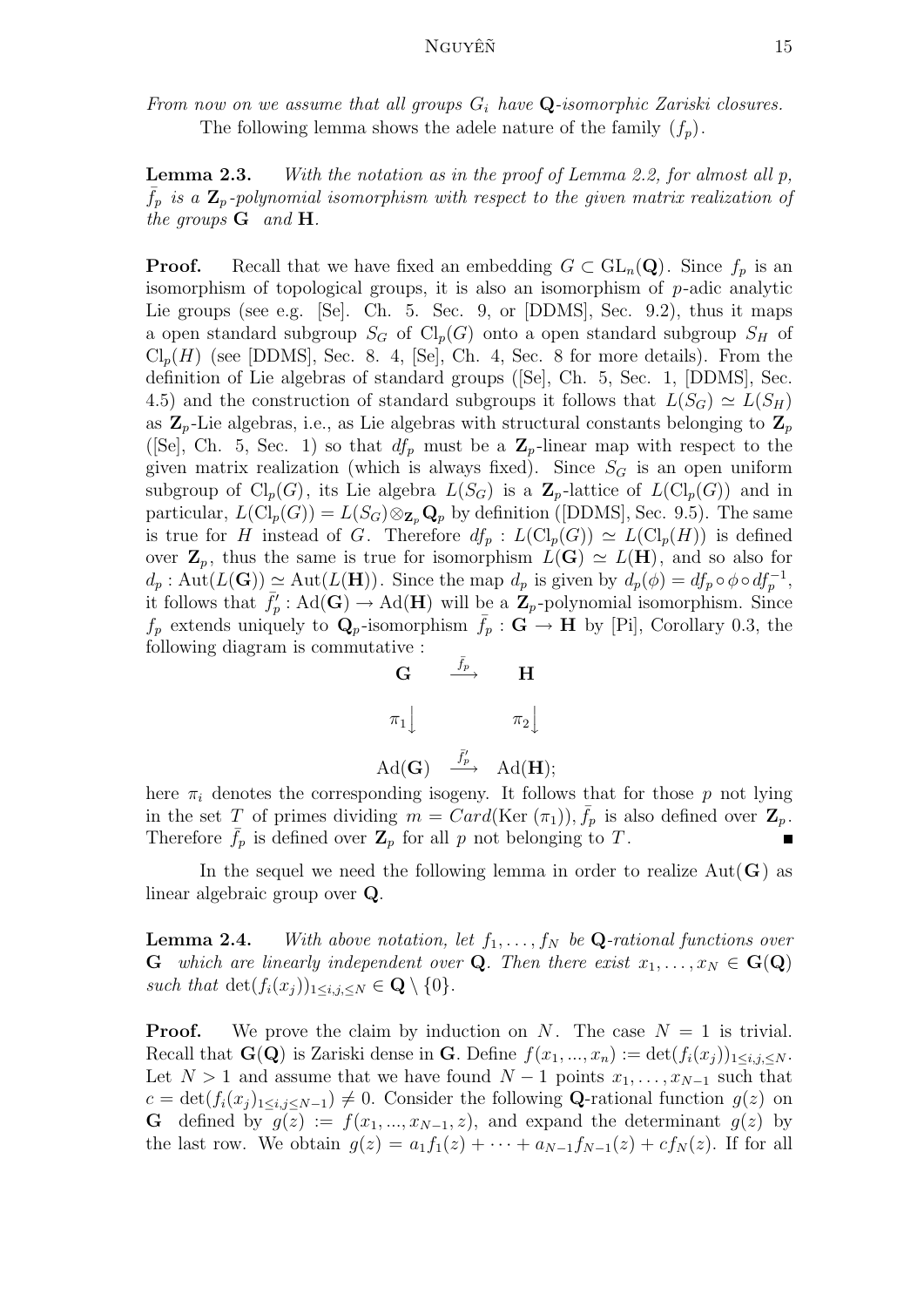$x \in \mathbf{G}(\mathbf{Q})$  we had  $g(x) = 0$ , then due to the Zariski density of  $\mathbf{G}(\mathbf{Q})$  in  $\mathbf{G}$ , it would follow that  $g(z) \equiv 0$ . Therefore  $c = 0$  since  $f_1, ..., f_N$  are Q-linearly independent, which contradicts the choice of  $c$ .

Denote by  $M = Aut(G)$  the group of rational automorphisms of G. It is well-known that M has the natural structure of a linear  $\mathbf Q$ -algebraic group (see, e.g., [BS], [HM]). We need a specific realization of the group  $M$ , which plays a crucial role in our proof, as follows. Let A be the adele ring of Q.

**Proposition 2.5.** With above notation there is a realization of M as a linear algebraic Q-group such that for every  $H \in \mathcal{B}(G)$  and for any Q-isomorphism  $g: \mathbf{H} \to \mathbf{G}$ , the family  $(g \circ f_p)$ , where p runs over all prime numbers, belongs to  $M(A)$ .

**Proof.** First we fix a universal domain  $\Omega$ . It follows from results of [HM] that **G** is a conservative **Q**-group, i.e., the group  $M$  acts locally finitely on the Q-algebra Q[G] of regular functions defined over Q on G. As before, we fix an embedding  $\mathbf{G} \hookrightarrow \mathrm{GL}_n(\Omega)$  and let  $x_{ii} (1 \leq i, j \leq n)$  be the coordinate matrix functions on  $G$ . Let V be the smallest finite dimensional  $Q$ -vector subspace of  ${\bf Q}[G]$  containing  $x_{ij}, 1 \le i, j \le n$ , which is M-invariant (i.e. V is generated by  $x_{ij}$  and their images under the action of M). Let  $\{f_1, ..., f_N\}$  be Q-regular functions over **G** which form a **Q**-basis of V containing all  $x_{ij}$  (notice that all  $x_{ij}$ are Q-linearly independent). By multiplying  $f_k$  with a suitable integer, we may assume that all  $f_k$  are **Z**-polynomial functions.

For  $\phi \in M$  let the action of  $\phi$  be given by  $\phi(f_i) = f_i \circ \phi = \sum_{1 \leq j \leq N} a_{ij}^{(\phi)} f_j$ where  $a_{ij}^{(\phi)} \in \Omega$  (=universal domain). Since the Q-basis  $\{f_1, ..., f_N\}$  contains all coordinate functions, it follows that the mapping  $\Phi : \phi \mapsto (a_{ij}^{(\phi)})$  is a faithful Q-representation of M into GL(V), where the latter is identified with  $GL_N(\Omega)$ by means of the basis  $\{f_1, ..., f_N\}$ . Further we will identify M with a closed Qsubgroup of  $\text{GL}_N(\Omega)$ . Thus  $\phi \in M(\mathbf{Z}_p)$  if and only if  $a_{ij}^{(\phi)} \in \mathbf{Z}_p$ , for all  $i, j$ . Now let  $\bar{f}_p$  :  $\mathbf{G} \simeq \mathbf{H}$  be the (unique) isomorphism extending the isomorphism  $f_p: Cl_p(G) \simeq Cl_p(H)$  (so that  $f_p$  is defined over  $\mathbf{Q}_p$ ) and let  $g: \mathbf{H} \simeq \mathbf{G}$  be any Q-isomorphism.

We now choose elements  $x_1, ..., x_N$  as in Lemma 2.4. For convenience we write  $a_{ij} = a_{ij}^{(\bar{f}_p)}$ , where p is fixed. Then we have the following systems of equations

$$
(A_1)
$$
\n
$$
\begin{cases}\nf_1(g \circ \bar{f}_p(x_1)) = a_{11}f_1(x_1) + \cdots + a_{1N}f_N(x_1) \\
\vdots \\
f_1(g \circ \bar{f}_p(x_N)) = a_{11}f_1(x_N) + \cdots + a_{1N}f_N(x_N) \\
\vdots \\
f_N(g \circ \bar{f}_p(x_1)) = a_{N1}f_1(x_1) + \cdots + a_{NN}f_N(x_1) \\
\vdots \\
f_N(g \circ \bar{f}_p(x_N)) = a_{N1}f_1(x_N) + \cdots + a_{NN}f_N(x_N)\n\end{cases}
$$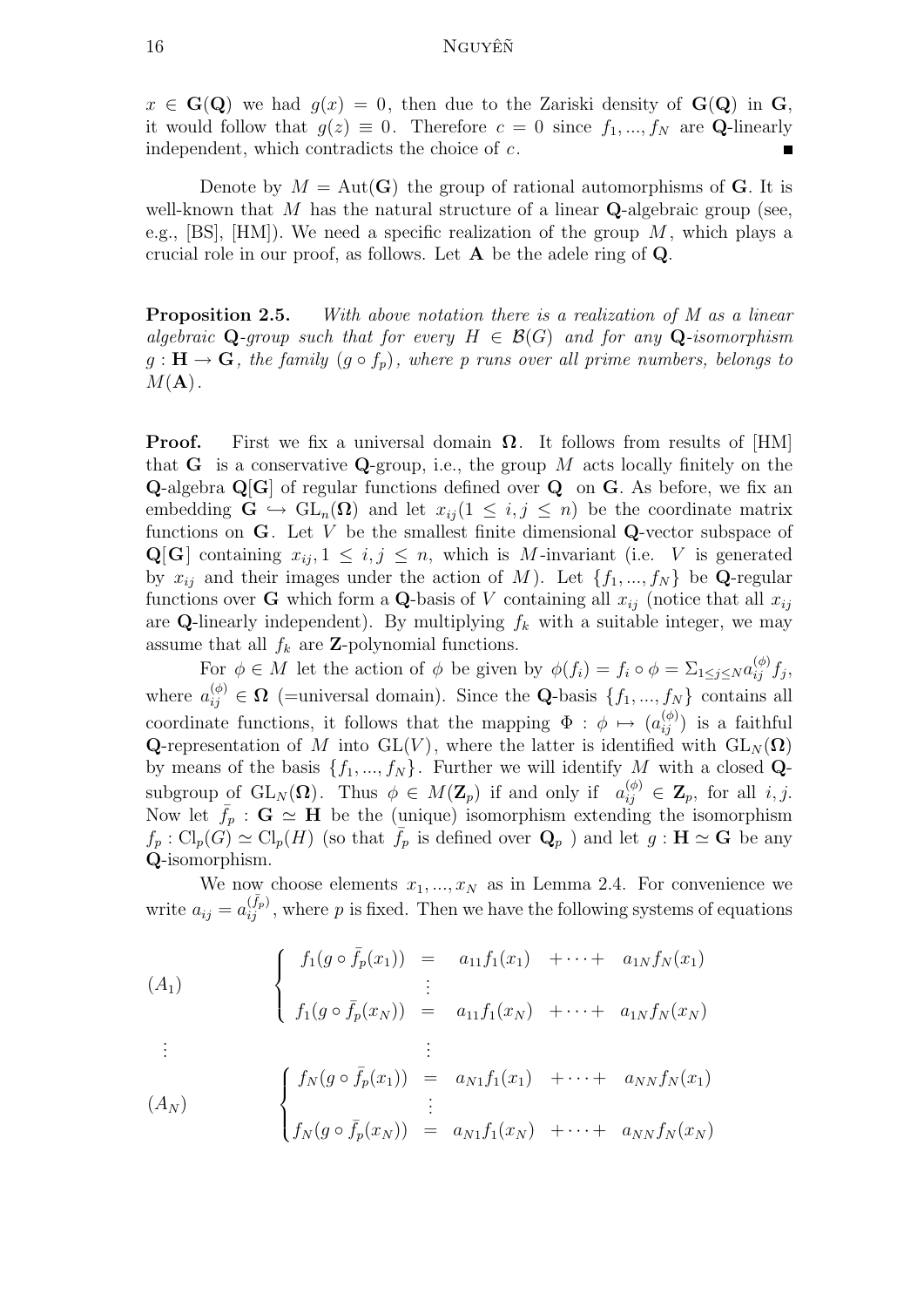Write

$$
r = c/d := \det(f_i(x_j)) \ (1 \le i, j \le N),
$$

where  $c, d \in \mathbf{Z} \setminus \{0\}$ . Since the elements  $x_i \in \mathbf{G}(\mathbf{Q})$  are finite in number, we may assume that  $x_i \in G(\mathbf{Z}[S_1^{-1}])$  for all i, where  $\mathbf{Z}[S_1^{-1}]$  is the localization at a finite set  $S_1$  of primes, which contains the set of primes dividing c. By Lemma 2.3, for certain finite set  $S_2$  of primes, the isomorphism  $f_p$  (see notation above) is defined over  $\mathbf{Z}_p$  for  $p \notin S_2$ . For a finite set  $S_3$  of primes, we see that g is defined over  $\mathbf{Z}_p$  for  $p \notin S_3$ . Let  $S = S_1 \cup S_2 \cup S_3$ . Then by solving the system  $A_t$  above with respect to  $a_{t1},...,a_{tN}$ , we have  $a_{ij} = (1/r)d_{ij}$ , for all  $i, j$ , where  $a_{ij} \in \mathbb{Z}_p[S^{-1}]$ . So for  $p \notin S$  we have  $g \circ f_p \in M(\mathbf{Z}_p)$  as required.

Denote by  $\mathcal{C}(G)$  the set

 $\{(f_p) \in \prod_p M(\mathbf{Q}_p) : f_p(\mathrm{Cl}_p(G)) = \mathrm{Cl}_p(G), \forall p, f_p \in M(\mathbf{Z}_p)$  for almost all  $p\}$ . It is clear that  $\mathcal{C}(G)$  is an infinite subgroup of  $M(\mathbf{A})$ . Next we want to parametrize the set  $\mathcal{B}(G)$  by assigning to each  $H \in \mathcal{B}(G)$  a double coset class in  $M(\mathbf{Q})\backslash M(\mathbf{A})/\mathcal{C}(G)$  defined as follows :

If  $g : H \simeq G$  is a Q-isomorphism and  $\bar{f}_p : G \simeq H$  is the isomorphism extending  $f_p : Cl_p(G) \simeq Cl_p(H)$  for all p, then we set  $a(G, H) := M(\mathbf{Q})(g \circ$  $\bar{f}_p(C(G))$ . According to Proposition 2.5,  $(g \circ \bar{f}_p) \in M(\mathbf{A})$  so  $a(G, H)$  is an element of the set of double coset classes  $M(\mathbf{Q})\backslash M(\mathbf{A})/\mathcal{C}(G)$ .

**Proposition 2.6.** The correspondence defined above is a well-defined map.

**Proof.** First we have to show that the class  $M(\mathbf{Q})(g \circ \bar{f}_p)\mathcal{C}(G)$  does not depend **Proof.** First we have to s<br>on the choice of g and  $(\bar{f}_p)$ .

Let  $g' : H \simeq G$  be another **Q**-isomorphism, and for all p, let  $f'_r$  $p'_{p} : \operatorname{Cl}_{p}(G) \simeq$  $\text{Cl}_p(H)$  be an isomorphism with the extension  $\bar{f}_t'$  $\overline{p'}_p : \mathbf{G} \to \mathbf{H}$ . Then we have

(\*) 
$$
g \circ \bar{f}_p = (g \circ g'^{-1}) \circ (g' \circ \bar{f}'_p) \circ (\bar{f}'_p^{-1} \circ \bar{f}_p).
$$

Since  $g \circ g'^{-1}$  is a Q-isomorphism of  $G, g \circ g'^{-1} \in M(Q)$ . For all p we have

$$
(\bar{f'_p}^{-1} \circ \bar{f_p})(\mathrm{Cl}_p(G)) = \mathrm{Cl}_p(G).
$$

Hence for all p we have  $\bar{f}_r^{\prime}$ p <sup>-1</sup>  $\circ$   $\bar{f}_p \in M(\mathbf{Q}_p)$  and thus for almost all p,  $\bar{f}_t^{\prime}$ p  $^{-1} \circ \bar{f}_p \in$  $M(\mathbf{Z}_p)$ , because  $\bar{f}'_p$  $\bar{f}_p$  and  $\bar{f}_p$  are so. Hence  $(\bar{f}_p')$ p  $\overline{f}_p \circ \overline{f}_p \in \mathcal{C}(G)$ . Thus

$$
M(\mathbf{Q})(g \circ \bar{f}_p)\mathcal{C}(G) = M(\mathbf{Q})(g' \circ \bar{f}'_p)\mathcal{C}(G).
$$

The injectivity of the map  $H \mapsto a(G, H)$  now follows from the following

**Proposition 2.7.** If  $(G, H)$  and  $(G, K)$  have the same double coset class, then  $H = K$ .

 $\blacksquare$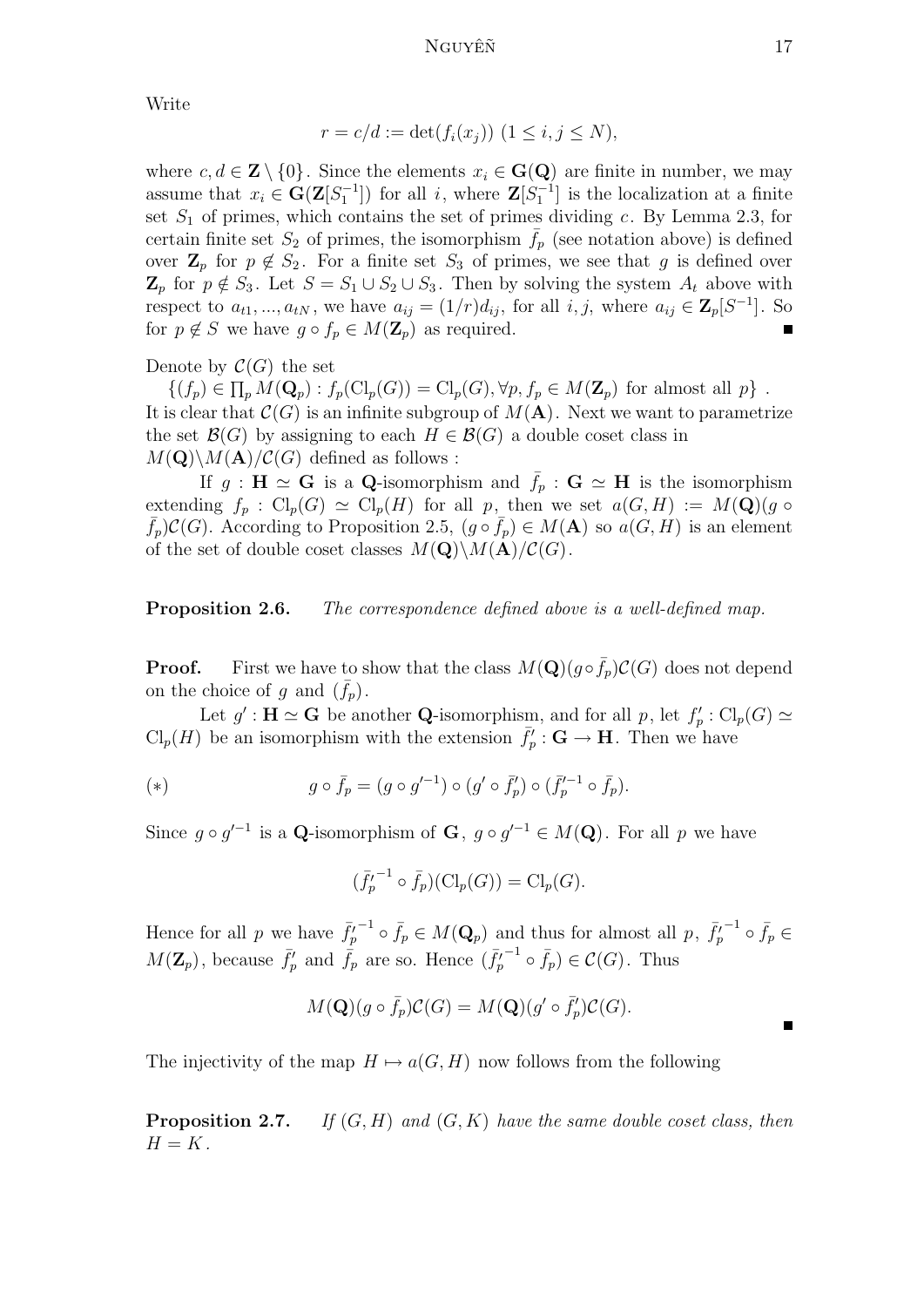**Proof.** With notation of the proof of Proposition 2.6, by the assumption we have for all primes  $p$ 

$$
f \circ \bar{f}_p = g_{\mathbf{Q}}(g \circ \bar{g}_p) h_p,
$$

where  $g_{\mathbf{Q}} \in M(\mathbf{Q})$  and  $(h_p) \in \mathcal{C}(G)$ . Write  $f'_{-} = g_{\mathbf{Q}}^{-1} \circ f$ ,  $\bar{g}'_p$  $\bar{g}_p = \bar{g}_p \circ h_p$ . Then for all p we have  $f' \circ \overline{f_p} = g \circ \overline{g'_p}$ p, or  $g^{-1} \circ f' = \bar{g}_p'$  $p'_p \circ \bar{f}_p^{-1}$ , i.e.,  $g^{-1} \circ f'$  is a  $\dot{Q}$ -isomorphism  $\mathbf{H} \simeq \mathbf{K}$ , mapping  $\text{Cl}_p(H)$  onto  $\text{Cl}_p(K)$  for all primes p.

For  $h \in H \subset \mathbf{H(Q)}$  we have  $(g^{-1} \circ f')(h) \in \mathbf{K(Q)}$ , and  $(g^{-1} \circ f')(h) \in$  $\text{Cl}_p(K)$  for all p. Thus

$$
(g^{-1} \circ f')(h) \in \mathbf{K}(\mathbf{Q}) \cap (\bigcap_{p} \mathrm{Cl}_{p}(K)) = K
$$

by the assumption that the groups  $G_i$  are big. Hence  $(g^{-1} \circ f')(H) \subset K$ . Similarly we have

$$
(f'^{-1}\circ g)(K)\subset H,
$$

i.e.,  $(f^{-1} \circ f')(H) = K$ , and  $H \simeq K$ ; thus  $H = K$  since all groups  $G_i$  are mutually non-isomorphic. Proposition 2.7 is proved.

The preceding observations show that the cardinality of  $\mathcal{B}(G)$  is not greater than the cardinality of  $M(Q)\setminus M(A)/\mathcal{C}(G)$ . We want to show that the latter is finite. Define

$$
\mathcal{D} = \mathcal{D}(G) := \{ (a_p) \in \mathcal{C}(G) : a_p \in M(\mathbf{Z}_p) , \forall p \},
$$

i.e,  $\mathcal{D} = \mathcal{C}(G) \cap M(\mathbf{A}(\infty))$ , where  $\mathbf{A}(\infty)$  denotes the subring of finite adeles of A. In particular we have

$$
Card(M(\mathbf{Q})\backslash M(\mathbf{A})/\mathcal{C}(G))\leq Card(M(\mathbf{Q})\backslash M(\mathbf{A})/\mathcal{D}.
$$

The following proposition plays a crucial role in the proof of the finiteness of  $Card(M(Q)\backslash M(A)/D)$ .

**Proposition 2.8.** There is only a finite number of subgroups of a given finite index m in  $\mathbf{G}(\mathbf{Z}_p)$ .

**Proof.** Let R be a subgroup of index m in  $\mathbf{G}(\mathbf{Z}_p)$ . First we assume that R is a normal subgroup. Then by considering the factor group  $\mathbf{G}(\mathbf{Z}_p)/R$  we conclude that R contains the subgroup  $\mathbf{G}(\mathbf{Z}_p)^m$  of  $\mathbf{G}(\mathbf{Z}_p)$  generated by the m-powers. Then it suffices only to prove that

$$
[\mathbf{G}(\mathbf{Z}_p) : \mathbf{G}(\mathbf{Z}_p)^m] < \infty.
$$

Passing to a open standard subgroup G' (of finite index) of  $\mathbf{G}(\mathbf{Z}_p)$  we need only show that  $G^{\prime m}$  is of finite index in  $G'$ . It is known ([DDMS], Theorem. 8.31), that G' is a uniform pro-p-group of finite rank, say,  $d$ , and G' is topologically generated by its d elements  $g_1, ..., g_d$  (loc. cit., Theorem 3.17). Also, by (loc. cit., Theorem 4.9) there exists a homeomorphism  $\psi : \mathbf{Z}_p^d \simeq G'$ , such that  $\psi(x_1, ..., x_d) =$  $g_1^{x_1} \cdots x_d^{y_d}$ . Therefore  $\psi((m\mathbf{Z}_p)^d)$  is an open subset of  $G'$ , since  $m\mathbf{Z}_p$  is open in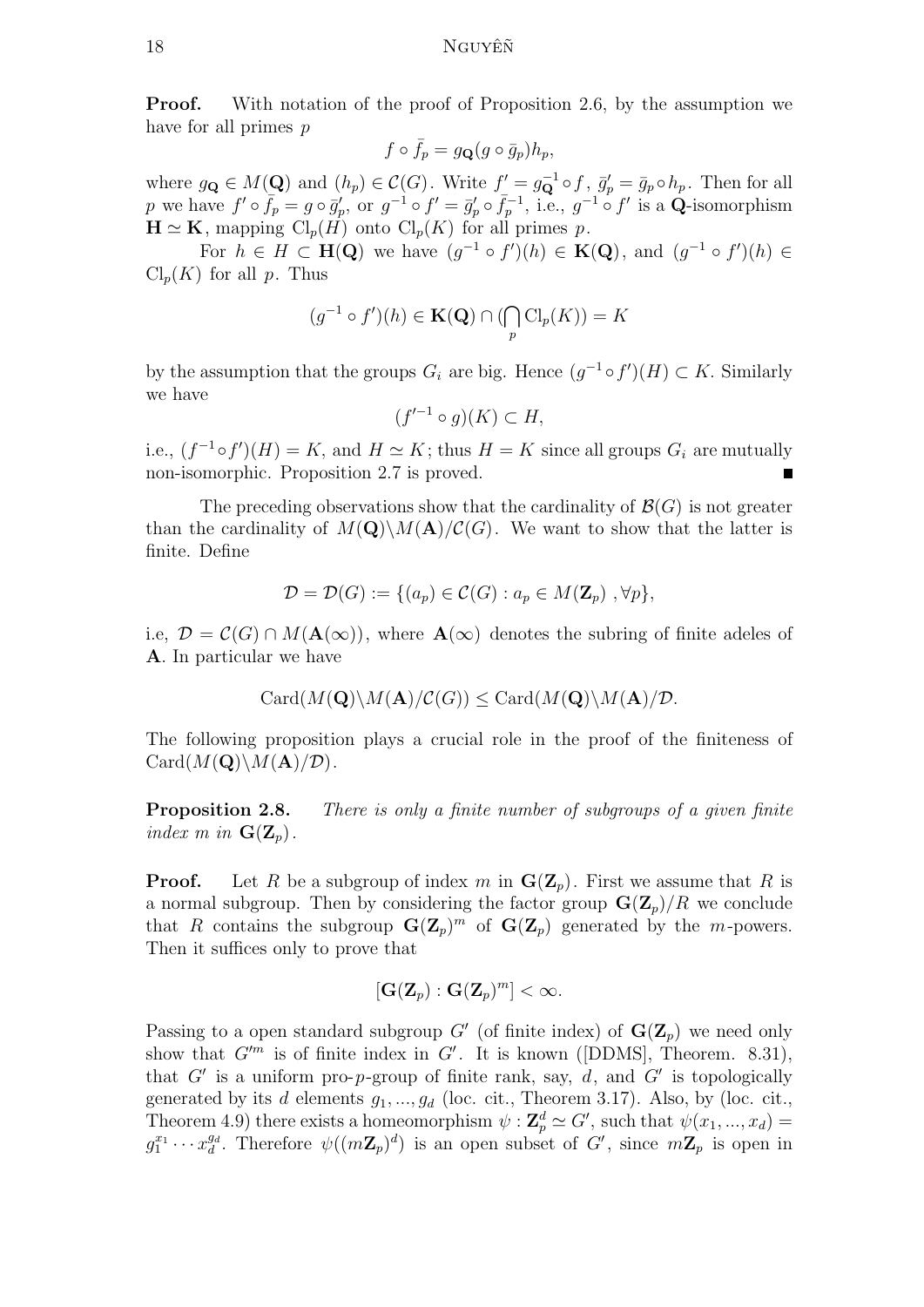$\mathbf{Z}_p$ . It is clear that  $\psi((m\mathbf{Z}_p)^d) \subset G'^m$ , hence  $G'^m$  is open in  $G'$  and also of finite index.

Now we assume that R is not normal in  $\mathbf{G}(\mathbf{Z}_p)$ . Then it is well-known that R contains a subgroup  $R_0$  normal in  $\mathbf{G}(\mathbf{Z}_p)$  and of index  $[\mathbf{G}(\mathbf{Z}_p) : R_0]$ dividing m!, hence  $R_0$  contains  $\mathbf{G}(\mathbf{Z}_p)^{m}$ . Then the above proof shows that  $[\mathbf{G}(\mathbf{Z}_p) : \mathbf{G}(\mathbf{Z}_p)^{m}] < \infty$ , therefore the proposition follows.

Remark 2.9. We can use similar arguments as in the proof of Proposition 2.8 to prove (compare also with [Seg]) that for a given compact p-adic analytic group, the number of its subgroups of given index  $m$  is finite. By using this, in combination with Bruhat - Tits result about maximal compact subgroups of reductive  $p$ -adic groups  $[BrT]$ , one can show that there is only a finite number of subgroups of  $\mathbf{G}(\mathbf{Q}_p)$  containing  $\mathbf{G}(\mathbf{Z}_p)$  with given index m, up to  $\mathbf{G}(\mathbf{Q}_p)$ . conjugacy.

Now we denote by

$$
M(\mathbf{Z}_p, Cl_p(G)) := \{ f \in M(\mathbf{Z}_p) : f(Cl_p(G)) = Cl_p(G) \}.
$$

From [MVW], Theorem 7.3, or [N], Theorem 5.4, we know that  $\text{Cl}_p(G) = \mathbf{G}(\mathbf{Z}_p)$ for almost all  $p$  (say, for all  $p$  outside a finite set  $W$  of primes). By the choice of the functions  $f_i$  (in the proof of Proposition 2.5), they are **Z**-polynomial functions. So if  $f \in M(\mathbb{Z}_p)$  then we have  $f(\mathbf{G}(\mathbb{Z}_p)) = \mathbf{G}(\mathbb{Z}_p)$ . Hence for  $p \notin W$  we have  $M(\mathbf{Z}_p, \mathrm{Cl}_p(G)) = M(\mathbf{Z}_p)$ . We also need the following

**Proposition 2.10.**  $M(\mathbf{Z}_p, \mathrm{Cl}_p(G))$  is of finite index in  $M(\mathbf{Z}_p)$ .

**Proof.** By assumption  $G \subset \mathbf{G}(\mathbf{Z})$ ; so it follows that for all p we have  $\text{Cl}_p(G) \subset$  $\mathbf{G}(\mathbf{Z}_p)$  and  $\mathrm{Cl}_p(G)$  is a subgroup of finite index in  $\mathbf{G}(\mathbf{Z}_p)$  since it is an open subgroup of the compact group  $\mathbf{G}(\mathbf{Z}_p)$ . Let

$$
t = [\mathbf{G}(\mathbf{Z}_p) : \mathrm{Cl}_p(G)] < \infty,
$$

and  $\text{Cl}_p(G) = A_1, \ldots, A_k$  be all subgroups of  $\mathbf{G}(\mathbf{Z}_p)$  of index t (see Prop. 2.8). Then for any  $f \in M(\mathbf{Z}_p)$  we have  $[\mathbf{G}(\mathbf{Z}_p) : f(A_i)] = [f(\mathbf{G}(\mathbf{Z}_p)) : f(A_i)] =$  $[\mathbf{G}(\mathbf{Z}_p) : A_j] = t$ . So f acts transitively on the set  $\{A_1, \ldots, A_k\}$ . Thus we obtain a homomorphism  $\psi : M(\mathbb{Z}_p) \to S_k$ , where  $S_k$  denotes the symmetric group on k symbols. Consequently we have  $[M(\mathbf{Z}_p) : \text{Ker } \psi] < \infty$ . It is obvious that Ker  $\psi \subset M(\mathbf{Z}_p, \mathrm{Cl}_p(G))$  and the proposition follows.

Now we are able to show

**Proposition 2.11.** With above notation we have

 $Card(M(Q)\backslash M(A)/D)<\infty$ .

**Proof.** We have Card $(M(\mathbf{Q})\backslash M(\mathbf{A})/\mathcal{D})=$  $\mathrm{Card}(M(\mathbf{Q})\backslash M(\mathbf{A})/(\prod_{p\not\in W}M(\mathbf{Z}_p)\times \prod_{p\in W}M(\mathbf{Z}_p,\mathrm{Cl}_p(G))))\leq$  $\mathrm{Card}(M(\mathbf{Q})\backslash M(\mathbf{A})/M(\mathbf{A}(\infty)))\times \prod_{p\in W}[M(\mathbf{Z}_p):M(\mathbf{Z}_p,\mathrm{Cl}_p(G))] < \infty$ by the main theorem of Borel ([Bor]) and by Proposition 2.10.